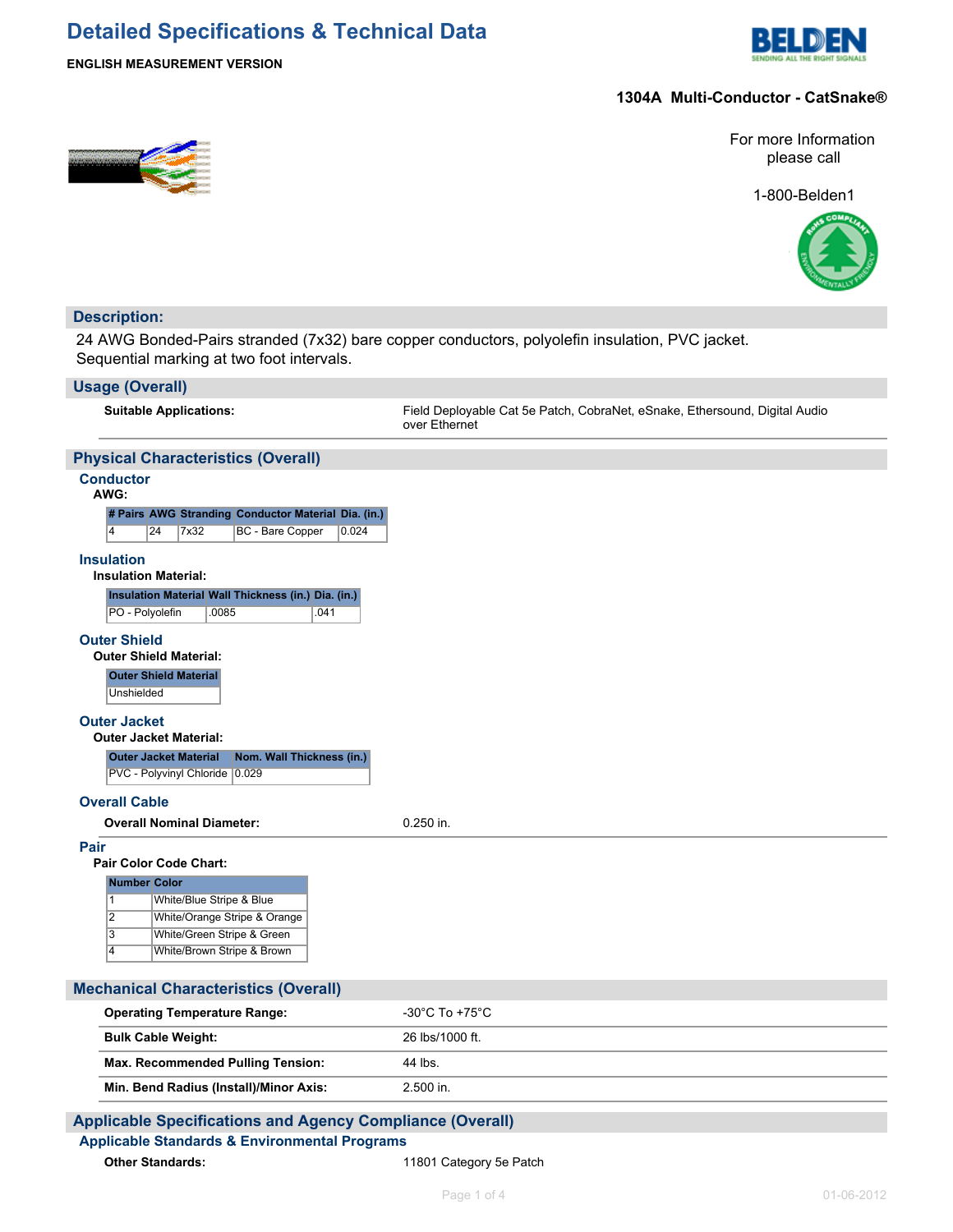# **Detailed Specifications & Technical Data**

## **ENGLISH MEASUREMENT VERSION**



#### **1304A Multi-Conductor - CatSnake®**

| EU Directive 2000/53/EC (ELV):                                                                  | Yes                                                                                  |  |  |  |  |  |
|-------------------------------------------------------------------------------------------------|--------------------------------------------------------------------------------------|--|--|--|--|--|
| EU Directive 2002/95/EC (RoHS):                                                                 | Yes                                                                                  |  |  |  |  |  |
| EU RoHS Compliance Date (mm/dd/yyyy):                                                           | 02/20/2006                                                                           |  |  |  |  |  |
| EU Directive 2002/96/EC (WEEE):                                                                 | Yes                                                                                  |  |  |  |  |  |
| EU Directive 2003/11/EC (BFR):                                                                  | Yes                                                                                  |  |  |  |  |  |
| CA Prop 65 (CJ for Wire & Cable):                                                               | Yes                                                                                  |  |  |  |  |  |
| MII Order #39 (China RoHS):                                                                     | Yes                                                                                  |  |  |  |  |  |
| <b>Telecommunications Standards:</b>                                                            | 568-B.2 Category 5e Patch                                                            |  |  |  |  |  |
| <b>Other Specification:</b>                                                                     | NEMA WC-63.1 Category 5, ICEA 661, Category 5e Patch, TIA/EI-568-B.2,<br>Category 5e |  |  |  |  |  |
| <b>Suitability</b>                                                                              |                                                                                      |  |  |  |  |  |
| Suitability - Indoor:                                                                           | Yes                                                                                  |  |  |  |  |  |
| Suitability - Outdoor:                                                                          | Yes                                                                                  |  |  |  |  |  |
| <b>Plenum/Non-Plenum</b>                                                                        |                                                                                      |  |  |  |  |  |
| Plenum (Y/N):                                                                                   | No                                                                                   |  |  |  |  |  |
| <b>Electrical Characteristics (Overall)</b>                                                     |                                                                                      |  |  |  |  |  |
| Nom. Mutual Capacitance:                                                                        |                                                                                      |  |  |  |  |  |
| Capacitance (pF/ft)<br>15                                                                       |                                                                                      |  |  |  |  |  |
| Maximum Capacitance Unbalance (pF/100 m):                                                       | 66                                                                                   |  |  |  |  |  |
| <b>Nominal Velocity of Propagation:</b><br><b>VP</b> (%)<br>70                                  |                                                                                      |  |  |  |  |  |
| <b>Maximum Delay:</b>                                                                           |                                                                                      |  |  |  |  |  |
| Delay (ns/100 m)<br>510                                                                         |                                                                                      |  |  |  |  |  |
| <b>Typical Delay Skew:</b><br>Delay Skew (ns/ft)<br>15.000                                      |                                                                                      |  |  |  |  |  |
| Max. Delay Skew:<br>Delay Skew (ns/100 m)<br>25                                                 |                                                                                      |  |  |  |  |  |
| Nom. Conductor DC Resistance:<br>DCR @ 20°C (Ohm/1000 ft)<br>25,000                             |                                                                                      |  |  |  |  |  |
| <b>Maximum Conductor DC Resistance:</b><br>DCR @ 20°C (Ohm/100 m)<br>9                          |                                                                                      |  |  |  |  |  |
| Max. Operating Voltage - UL:<br><b>Voltage</b><br>300 V RMS                                     |                                                                                      |  |  |  |  |  |
| <b>Maximum DCR Unbalanced:</b>                                                                  |                                                                                      |  |  |  |  |  |
| DCR Unbalance @ 20°C (%)<br>3                                                                   |                                                                                      |  |  |  |  |  |
|                                                                                                 |                                                                                      |  |  |  |  |  |
| <b>Electrical Characteristics-Premise (Overall)</b><br><b>Premise Cable Electrical Table 1:</b> |                                                                                      |  |  |  |  |  |
|                                                                                                 |                                                                                      |  |  |  |  |  |

|  | Freq. (MHz) Max. Attenuation (dB/100 m) Min. NEXT (dB) Min. PSNEXT (dB) Min. PSACR (dB) Min RL (dB) |      |      |      |        |
|--|-----------------------------------------------------------------------------------------------------|------|------|------|--------|
|  | 2.400                                                                                               | 65.3 | 65.3 | 62.9 | 20.000 |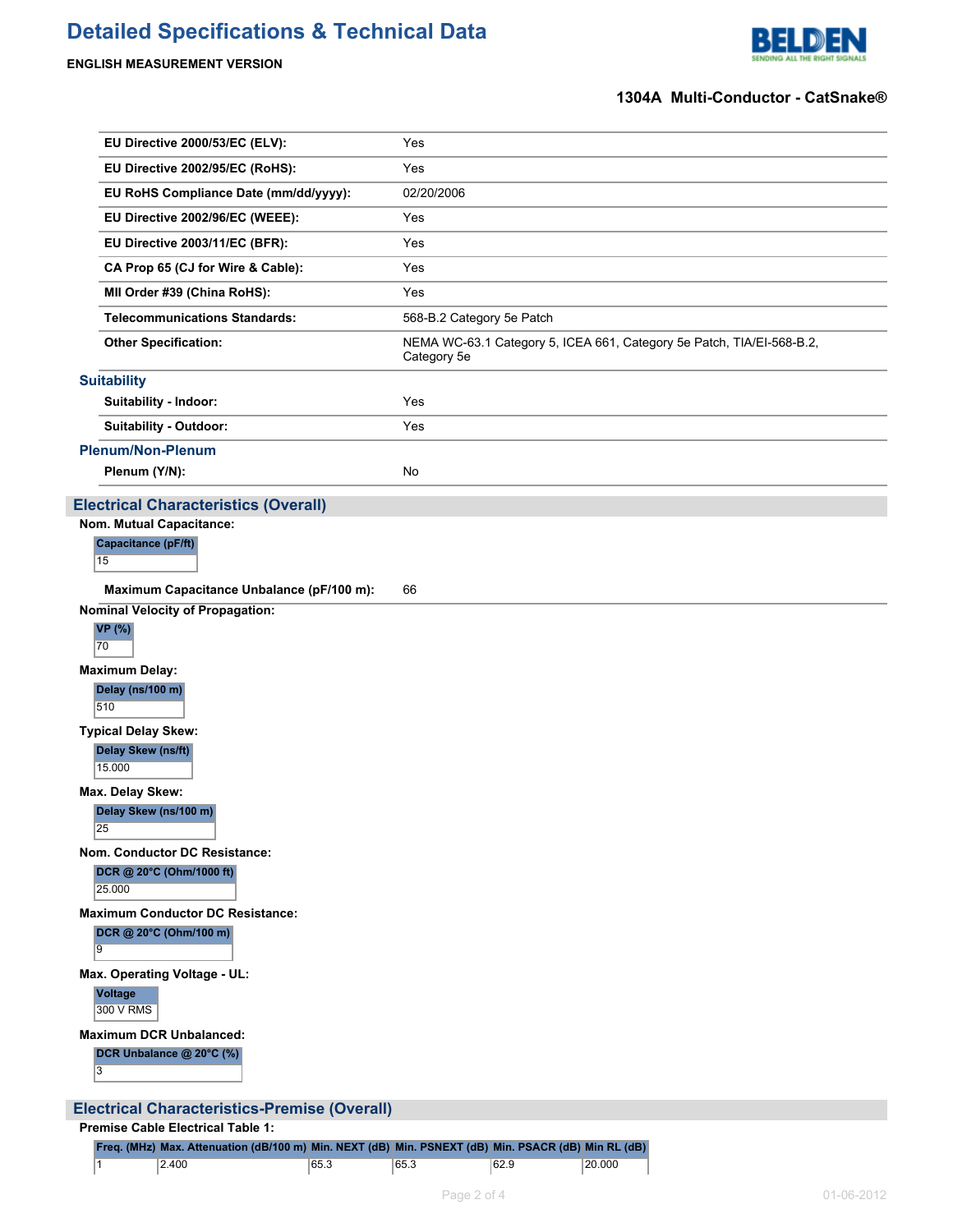



#### **1304A Multi-Conductor - CatSnake®**

| $\overline{4}$ | 4.800  | 56.3 | 56.3 | 51.5 | 23.000 |
|----------------|--------|------|------|------|--------|
| 6              | 5.900  |      |      |      |        |
| 8              | 6.800  | 51.8 | 51.8 | 45.0 | 24.500 |
| 10             | 7.700  | 50.3 | 50.3 | 42.6 | 25.000 |
| 12             | 8.400  |      |      |      |        |
| 16             | 9.700  | 47.3 | 47.3 | 37.5 | 25.000 |
| 20             | 11.000 | 45.8 | 45.8 | 34.8 | 25.000 |
| 25             | 12.400 | 44.3 | 44.3 | 31.9 | 24.300 |
| 31.25          | 13.900 | 42.9 | 42.9 | 29.0 | 23.600 |
| 62.5           | 20.200 | 38.4 | 38.4 | 18.3 | 21.500 |
| 100            | 26.000 | 35.3 | 35.3 | 9.2  | 20.100 |
| 155            | 33.200 | 32.5 | 32.5 | 0    | 19.000 |
| 200            | 38.400 | 30.8 | 30.8 |      | 19.000 |
| 250            | 43.700 | 29.3 | 29.3 |      | 18.000 |
| 300            | 48.600 | 28.2 | 28.2 |      | 18.000 |
| 310            | 49.500 | 27.9 | 27.9 |      | 18.000 |
| 350            | 53.200 | 27.2 | 27.2 |      | 17.000 |

#### **Premise Cable Electrical Table 2:**

|       | Freq. (MHz) Input (Unfitted) Imp. (Ohms) Fitted Impedance Min. ELFEXT (dB) Min. PSELFEXT (dB) |              |      |      |
|-------|-----------------------------------------------------------------------------------------------|--------------|------|------|
| 1     | $100 \pm 12$                                                                                  | $105 \pm 10$ | 63.8 | 60.8 |
| 4     | $100 \pm 12$                                                                                  | $100 \pm 10$ | 51.7 | 48.7 |
| 8     | $100 \pm 12$                                                                                  | $100 \pm 10$ | 45.7 | 42.7 |
| 10    | $100 \pm 12$                                                                                  | $100 \pm 10$ | 43.8 | 40.8 |
| 16    | $100 \pm 12$                                                                                  | $100 \pm 10$ | 39.7 | 36.7 |
| 20    | $100 \pm 12$                                                                                  | $100 \pm 10$ | 37.7 | 34.7 |
| 25    | $100 \pm 15$                                                                                  | $100 \pm 10$ | 35.8 | 32.8 |
| 31.25 | $100 \pm 15$                                                                                  | $100 \pm 10$ | 33.9 | 30.9 |
| 62.5  | $100 \pm 15$                                                                                  | $100 \pm 10$ | 27.8 | 24.8 |
| 100   | $100 \pm 18$                                                                                  | $100 \pm 10$ | 23.8 | 20.8 |
| 155   | $100 \pm 18$                                                                                  | $100 \pm 10$ | 19.9 | 16.9 |
| 200   | $100 \pm 20$                                                                                  | $100 \pm 10$ | 17.7 | 14.7 |
| 250   | $100 \pm 20$                                                                                  | $100 \pm 10$ | 15.8 | 12.8 |
| 300   | $100 \pm 20$                                                                                  | $100 \pm 10$ | 14.2 | 11.2 |
| 310   | $100 \pm 20$                                                                                  | $100 \pm 10$ | 13.9 | 10.9 |
| 350   | $100 \pm 22$                                                                                  | $100 \pm 10$ | 12.9 | 9.9  |

#### **Notes (Overall)**

**Notes:** US Patents 5606151; 5734126; 5763823. EtherNet/IP is a trademark of ControlNet Internation, Ltd. under license by Open DeviceNet Vendor Association, Inc. Operating temperatures are subject to length de-rating.

#### **Related Documents:**

No related documents are available for this product

#### **Put Ups and Colors:**

| Item $#$      | Putup   | <b>Ship Weight</b> | Color               | Notes | <b>Item Desc</b>  |
|---------------|---------|--------------------|---------------------|-------|-------------------|
| 1304A B591000 | 1.000 F | 28.000 LB          | <b>BLACK. MATTE</b> |       | 4 PR #24 PP FRPVC |
| 1304A B59500  | 500 FT  | 14.500 LB          | <b>BLACK, MATTE</b> |       | 4 PR #24 PP FRPVC |

#### Revision Number: 6 Revision Date: 03-19-2010

#### © 2012 Belden, Inc All Rights Reserved.

Although Belden makes every reasonable effort to ensure their accuracy at the time of this publication, information and specifications described herein are subject to error or omission and to change without notice, and the listing of such information and specifications does not ensure product availability.

Belden provides the information and specifications herein on an "AS IS" basis, with no representations or warranties, whether express, statutory or implied. In no event will Belden be liable for any damages (including consequential, indirect, incidental, special, punitive, or exemplary damages) whatsoever, even if Belden has been advised of the possibility of such damages, whether in an action under contract, negligence or any other theory, arising out of or in connection with the use, or inability to use, the information or specifications described herein.

All sales of Belden products are subject to Belden's standard terms and conditions of sale.